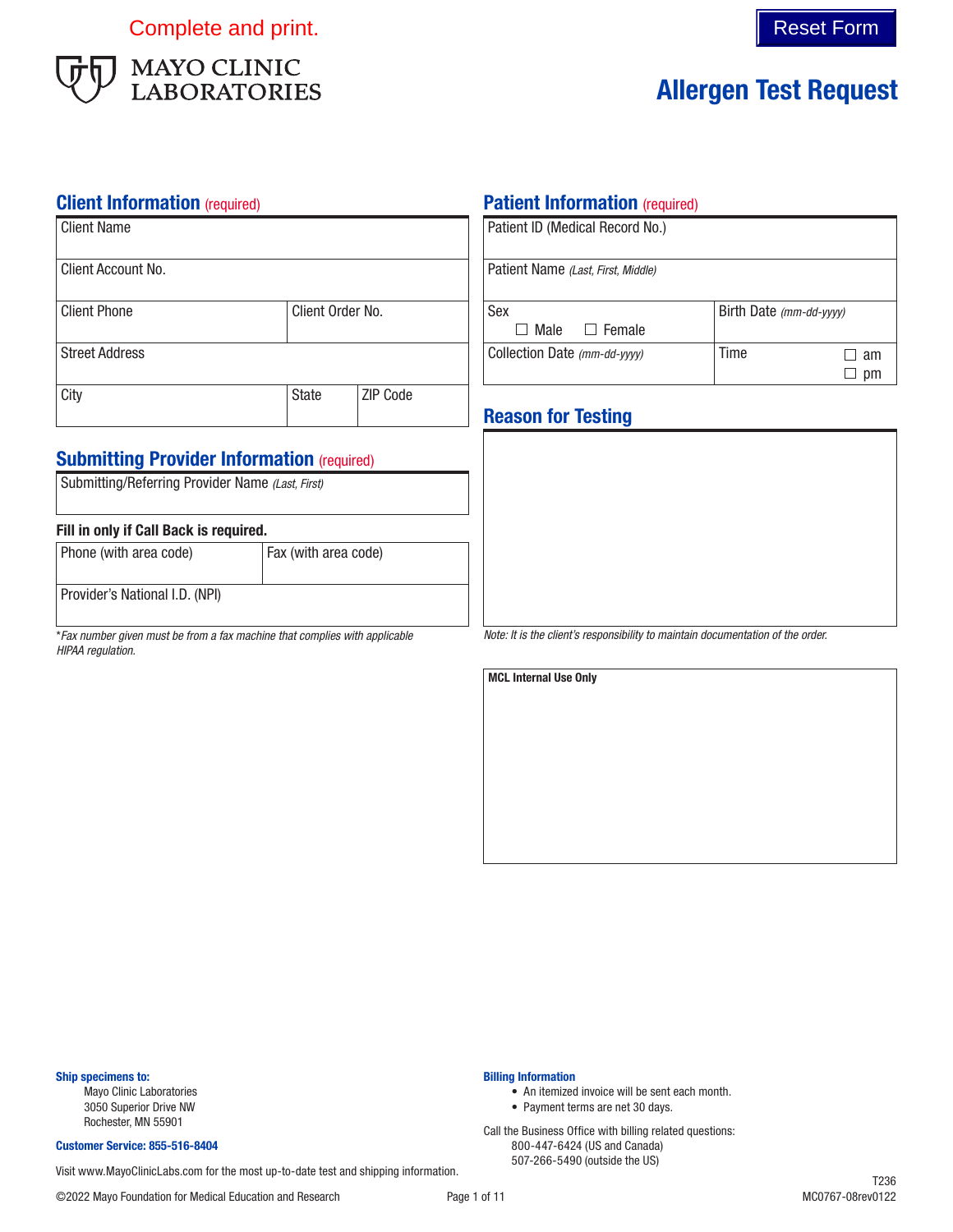| Patient ID (Medical Record No.)    | Client Account No. |
|------------------------------------|--------------------|
| Patient Name (Last, First, Middle) | Client Order No.   |
| Birth Date (mm-dd-yyyy)            |                    |

|                 | <b>ANIMALS (EPITHELIA AND PROTEINS)</b> |
|-----------------|-----------------------------------------|
| $\Box$ BOV      | <b>Bovine Serum Albumin</b>             |
| $\Box$ BDRP     | <b>Budgerigar Droppings</b>             |
| $\Box$ bfth     | <b>Budgerigar Feathers</b>              |
| $\Box$ CFTH     | <b>Canary Feathers</b>                  |
| $\Box$ CAT      | <b>Cat Epithelium</b>                   |
| $\Box$ CDROP    | <b>Chicken Droppings</b>                |
| $\Box$ CHCK     | <b>Chicken Feathers</b>                 |
| $\Box$ CSPR     | <b>Chicken Serum Proteins</b>           |
| $\Box$ COW      | Cow Epithelium                          |
| $\Box$ DOGD     | Dog Dander                              |
| $\square$ Duck  | <b>Duck Feathers</b>                    |
| $\Box$ FEEP     | Ferret Epithelium                       |
| $\square$ finch | <b>Finch Feathers</b>                   |
| $\square$ gerb  | Gerbil Epithelium                       |
| $\Box$ GOAT     | <b>Goat Epithelium</b>                  |
| $\Box$ GOOS     | <b>Goose Feathers</b>                   |
| $\Box$ guin     | Guinea Pig Epithelium                   |
| $\Box$ HEPI     | Hamster Epithelium                      |
| $\Box$ HORS     | <b>Horse Dander</b>                     |
| $\Box$ MOUS     | <b>Mouse Epithelium</b>                 |
| $\Box$ MOSP     | <b>Mouse Serum Protein</b>              |
| $\Box$ MOUP     | <b>Mouse Urine Protein</b>              |
| $\Box$ Pigf     | <b>Pigeon Feathers</b>                  |
| $\square$ Pige  | Pig Epithelium                          |
| $\Box$ repii    | Rabbit Epithelium                       |
| $\Box$ RSER     | <b>Rabbit Serum Proteins</b>            |
| $\Box$ Rupr     | <b>Rabbit Urine Proteins</b>            |
| $\Box$ RAT      | <b>Rat Epithelium</b>                   |
| $\Box$ RTSP     | <b>Rat Serum Protein</b>                |
| $\Box$ RTUP     | <b>Rat Urine Protein</b>                |
| $\Box$ shwl     | <b>Sheep Wool</b>                       |
| $\Box$ TURKF    | <b>Turkey Feathers</b>                  |

### **ANTIBIOTICS**

| $\Box$ AMOXY | Amoxicillin     |  |
|--------------|-----------------|--|
| $\Box$ PBP0  | Penicillin G    |  |
| <b>PENIV</b> | Penicillin V    |  |
|              |                 |  |
| <b>DRUGS</b> |                 |  |
| INHU         | Insulin (Human) |  |

| <b>FOOD-DAIRY</b> |                    |
|-------------------|--------------------|
| $\Box$ ALFA       | Alpha-Lactalbumin  |
| $\Box$ BLAC       | Beta-Lactoglobulin |
| $\Box$ CASE       | Casein             |
| $\Box$ CCHZ       | Cheese, Cheddar    |
| $\Box$ MCHZ       | Cheese, Mold       |
| $\Box$ egg        | Egg White          |
| $\Box$ Yolk       | Egg Yolk           |
| $\Box$ Milk       | Milk               |
| $\Box$ GMILK      | Milk, Goat's       |
| $\Box$ MARE       | Milk, Mare's       |
| $\Box$ PMLK       | Milk, Processed    |
| $\Box$ OVAL       | Ovalbumin          |
| $\Box$ OVMU       | Ovomucoid          |
| $\Box$ Wegg       | Whole Egg          |
| $\Box$ WHEY       | Whey               |
| <b>FOOD-FISH</b>  |                    |
| $\Box$ ANCH       | Anchovy            |
| $\Box$ MUSS       | <b>Blue Mussel</b> |
| $\Box$ CLAM       | Clam               |
| $\Box$ COD        | Codfish            |
| $\Box$ CRAB       | Crab               |
| $\Box$ CRAY       | Crayfish           |
| $\Box$ HAKE       | Hake, Fish         |
| $\Box$ Hali       | Halibut            |
| $\square$ Herr    | Herring            |
| $\Box$ LANG       | Langust (Lobster)  |
| $\Box$ LOB        | Lobster            |
| $\Box$ MACK       | <b>Mackerel</b>    |
| $\Box$ Chub       | Mackerel, Chub     |
| $\Box$ JMACK      | Mackerel, Jack     |
| $\Box$ Megr       | Megrim             |
| $\Box$ OYST       | <b>Ovster</b>      |
| $\Box$ PLAI       | Plaice             |
| $\Box$ SALM       | Salmon             |
| $\Box$ SARD       | Sardine (Pilchard) |
| $\Box$ SCALS      | Scallop            |
| $\square$ shri    | Shrimp             |
| $\Box$ SOLEF      | Sole               |
| $\Box$ squid      | Squid              |
| $\Box$ squi       | Squid, Pacific     |
| $\Box$ SWORD      | Swordfish          |
| $\Box$ TROT       | Trout              |
| $\Box$ TUNA       | Tuna               |

| <b>FOOD-FRUIT</b>     |                      |
|-----------------------|----------------------|
| $\Box$ APPL           | Apple                |
| $\Box$ APR            | Apricot              |
| $\Box$ AVOC           | Avocado              |
| $\Box$ BANA           | Banana               |
| $\Box$ BLACK          | Blackberry           |
| $\Box$ BLUE           | Blueberry            |
| $\Box$ CAROB          | Carob                |
| $\Box$ CHER           | Cherry               |
| $\Box$ CCNT           | Coconut              |
| $\Box$ CRANB          | Cranberry            |
| $\Box$ DATE           | Date, Fruit          |
| $\Box$ GRAP           | Grape                |
| $\Box$ Gree           | Grapefruit           |
| $\Box$ KIWI           | Kiwi Fruit           |
| LEM<br>П              | Lemon                |
| LIME<br>П             | Lime                 |
| $\square$ MAND        | Mandarin             |
| $\Box$ MANGO          | Mango                |
| $\Box$ MELN           | Melons               |
| $\Box$ ORNG           | Orange               |
| $\Box$ PAPY           | Papaya               |
| $\square$ PFRUT       | <b>Passion Fruit</b> |
| $\Box$ PECH           | Peach                |
| $\Box$ PEAR           | Pear                 |
| $\square$ pers        | Persimmon            |
| PNAP<br>П             | Pineapple            |
| $\Box$ PLUM           | Plum                 |
| $\Box$ RASP           | Raspberry            |
| RECR<br>$\mathsf{L}$  | <b>Red Currant</b>   |
| <b>STBY</b><br>$\Box$ | Strawberry           |
| WMEL<br>П             | Watermelon           |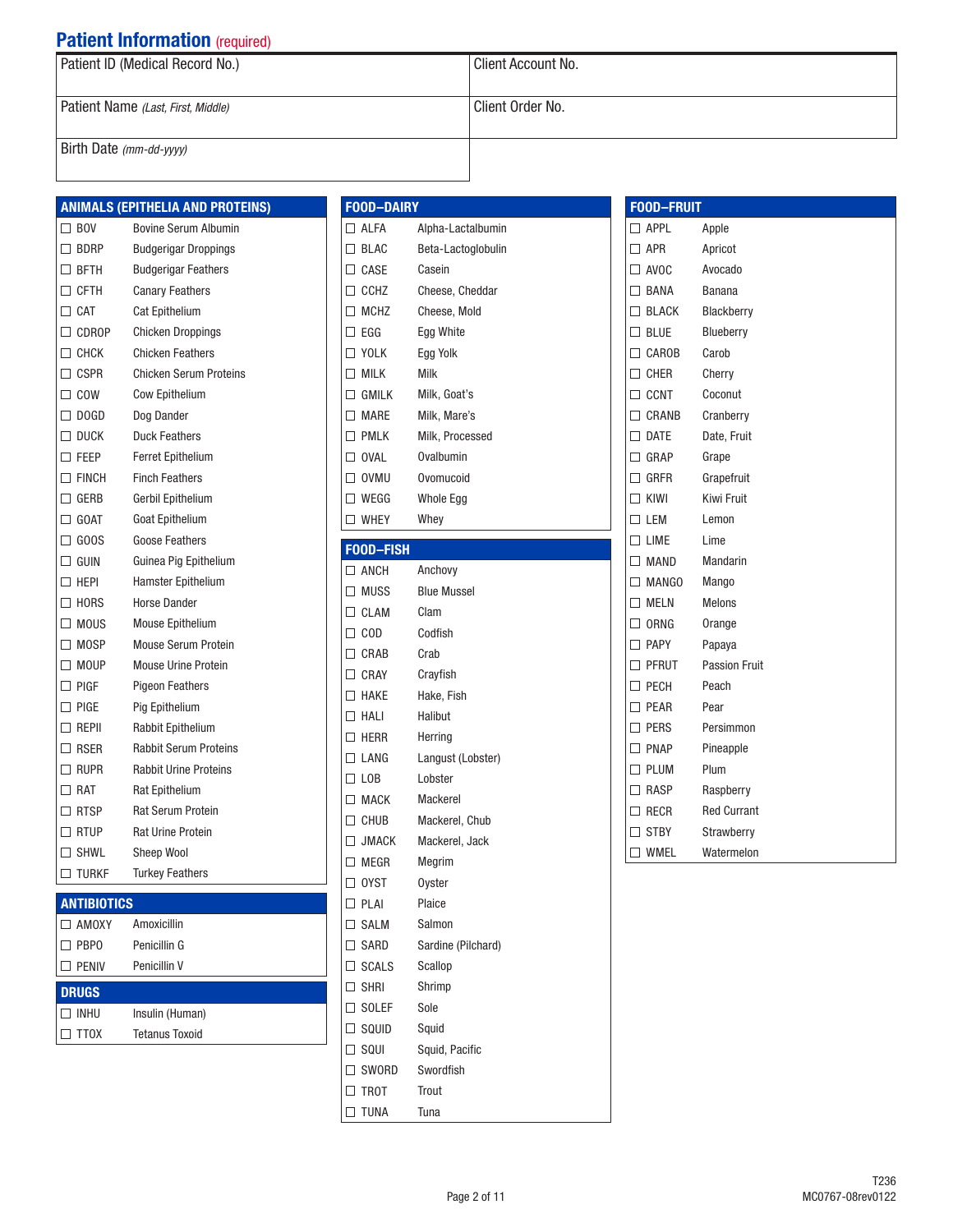| Patient ID (Medical Record No.)    | Client Account No. |
|------------------------------------|--------------------|
| Patient Name (Last, First, Middle) | Client Order No.   |
| Birth Date (mm-dd-yyyy)            |                    |

#### FOOD–GRAINS

| <b>BRLY</b>    | Barley                |
|----------------|-----------------------|
| $\Box$ BUCW    | <b>Buckwheat</b>      |
| $\sqcap$ glt   | Gluten                |
| $\Box$ HOP     | <b>Hop Fruit</b>      |
| MALT           | Malt                  |
| $\Box$ cmil    | Millet, Common        |
| $\Box$ FMIL    | Millet, Foxtail       |
| $\Box$ OATS    | 0at                   |
| $\square$ puse | Pumpkin Seed          |
| $\Box$ rase    | <b>Rape Seed</b>      |
| $\Box$ Rice    | Rice                  |
| $\Box$ RYE     | Rye                   |
| $\Box$ SOY     | Soybean               |
| $\square$ SBSE | <b>Sugarbeet Seed</b> |
| $\Box$ sunfs   | <b>Sunflower Seed</b> |
| WHT            | Wheat                 |

#### FOOD–MEATS

| <b>BEEF</b>                 | <b>Beef</b>        |
|-----------------------------|--------------------|
| CHIC                        | Chicken            |
| LAMB                        | Lamb               |
| OCT <sub>0</sub>            | Octopus            |
| <b>PORK</b><br>$\mathsf{L}$ | Pork               |
| RAMB                        | <b>Rabbit Meat</b> |
| <b>TURK</b>                 | Turkey             |
|                             |                    |

### FOOD–MISCELLANEOUS

| <b>BYST</b>  | <b>Baker's Yeast</b> |
|--------------|----------------------|
| <b>COCOA</b> | Cacao/Cocoa          |
| GELA         | Gelatin              |
| GUM          | Gum Arabic           |
| GGUM         | Gum Guar             |
| <b>LINS</b>  | Linseed              |
| <b>MUSH</b>  | Mushroom             |
| SNAIL        | Snail                |
| <b>TFA</b>   | Tea                  |
| TRAG         | Tragacanth           |

| <b>FOOD-NUTS</b>              |                                |
|-------------------------------|--------------------------------|
| ∃ ALM                         | Almond                         |
| BRA7                          | <b>Brazil Nut</b>              |
| CASH                          | Cashew                         |
| CNUT                          | <b>Chestnut, Sweet</b>         |
| <b>MACNT</b>                  | Macadamia Nut                  |
| <b>NUTH</b>                   | Hazelnut-Food                  |
| <b>PEAN</b>                   | Peanut                         |
| <b>PFANT</b>                  | <b>Peanut Component Reflex</b> |
| PFC                           | Pecan-Food                     |
| <b>PINE</b>                   | Pine Nut                       |
| <b>PISTA</b>                  | Pistachio                      |
| <b>BLW</b>                    | Walnut-Food                    |
|                               |                                |
| <b>FOOD-SPICES/CONDIMENTS</b> |                                |

| $\Box$ anse  | Anise                     |
|--------------|---------------------------|
| $\Box$ Basl  | <b>Basil</b>              |
| $\Box$ BAYL  | <b>Bay Leaf</b>           |
| $\Box$ BLPEP | <b>Black/White Pepper</b> |
| $\Box$ CWAY  | Caraway                   |
| $\Box$ CARD  | Cardamom                  |
| $\Box$ chili | Chili Pepper              |
| $\Box$ cinn  | Cinnamon                  |
| $\Box$ CLOV  | Clove                     |
| $\Box$ Cori  | Coriander                 |
| $\Box$ curr  | Curry                     |
| $\Box$ dill  | Dill                      |
| $\Box$ GARL  | Garlic                    |
| $\Box$ ging  | Ginger                    |
| $\Box$ GRFE  | <b>Greek Fennel</b>       |
| $\Box$ MACE  | Mace                      |
| $\Box$ MARJ  | Marjoram                  |
| $\Box$ MSTD  | <b>Mustard</b>            |
| $\Box$ nmeg  | Nutmeg                    |
| $\Box$ oreg  | Oregano                   |
| $\Box$ PAPR  | Paprika                   |
| $\Box$ chili | Pepper, Chili             |
| $\Box$ POPSD | Poppy Seed                |
| $\Box$ SESA  | <b>Sesame Seed</b>        |
| $\Box$ tarr  | Tarragon                  |
| $\Box$ THYM  | Thyme                     |
| $\Box$ vanil | Vanilla                   |
|              |                           |

| <b>FOOD-VEGETABLES</b> |                         |
|------------------------|-------------------------|
| $\Box$ ASPAR           | Asparagus               |
| $\Box$ BAMB            | <b>Bamboo Shoot</b>     |
| $\Box$ GSTB            | Bean, Green String      |
| $\Box$ Kidbn           | Bean, Kidney (Red)      |
| $\Box$ BENW            | Bean, White             |
| $\square$ beets        | Beets (Beetroot)        |
| $\Box$ BROC            | <b>Broccoli</b>         |
| $\Box$ BSPR            | <b>Brussels Sprouts</b> |
| $\Box$ CABB            | Cabbage                 |
| $\Box$ CROT            | Carrot                  |
| $\Box$ CALFL           | Cauliflower             |
| $\Box$ CELY            | Celery                  |
| $\Box$ CHXP            | Chick Pea               |
| $\Box$ CORN            | Corn-Food               |
| $\Box$ cuke            | Cucumber                |
| $\Box$ eggp            | Eggplant                |
| $\square$ len          | Lentil                  |
| $\Box$ lett            | Lettuce                 |
| $\Box$ olive           | Olive-Food              |
| $\Box$ ONIN            | Onion                   |
| $\square$ PAPR         | Paprika                 |
| $\Box$ PSLY            | Parsley                 |
| $\Box$ CHXP            | Pea, Chick              |
| $\Box$ GPEA            | Pea, Green              |
| $\Box$ SPOT            | Potato, Sweet           |
| $\Box$ POTA            | Potato, White           |
| $\Box$ SPIN            | Spinach                 |
| $\square$ SQUA         | Squash                  |
| TOMA<br>٦              | Tomato                  |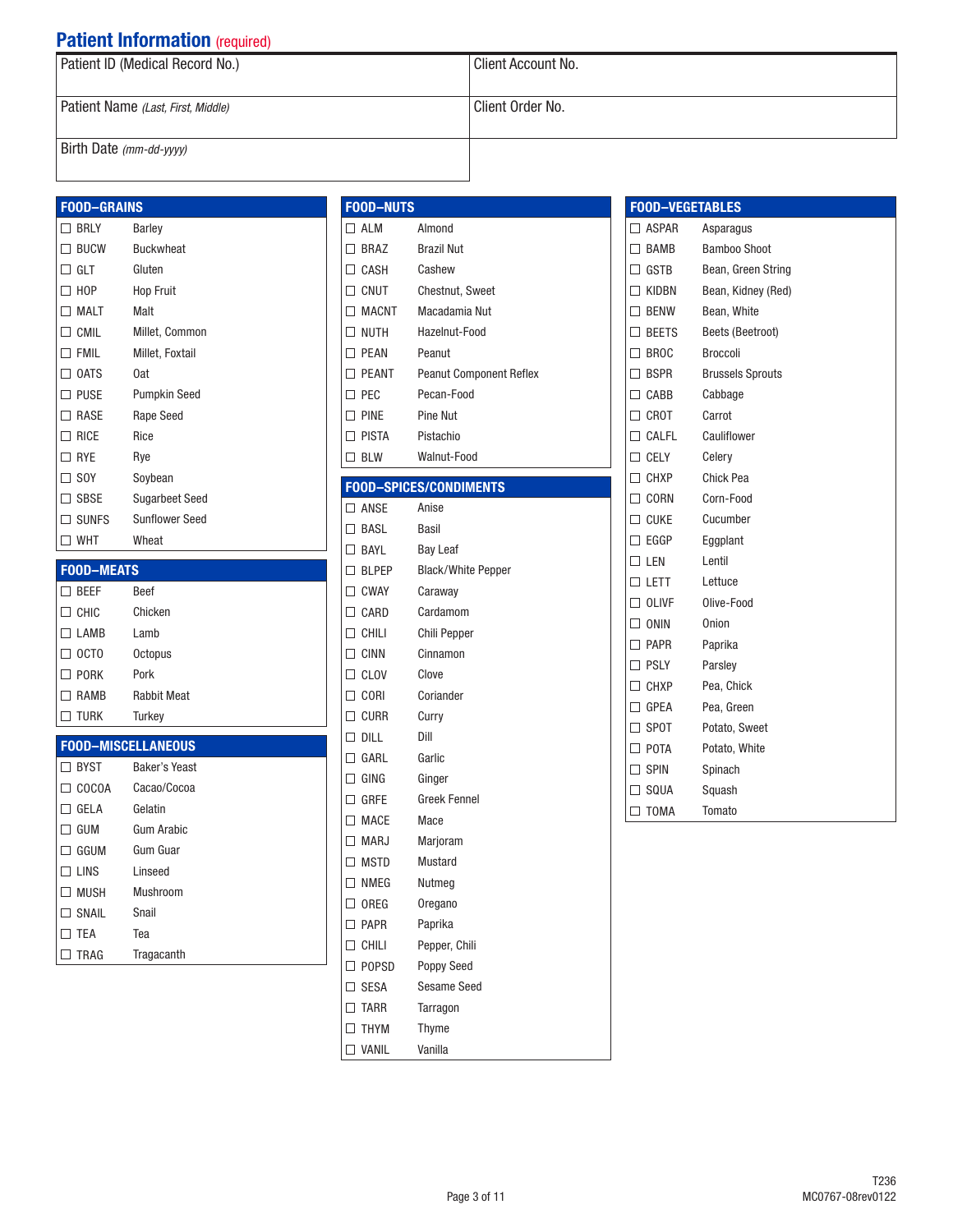| Patient ID (Medical Record No.)    | l Client Account No. |  |
|------------------------------------|----------------------|--|
| Patient Name (Last, First, Middle) | Client Order No.     |  |
| Birth Date $(mm$ -dd-yyyy)         |                      |  |

### GRASSES

| $\Box$<br>BAHG        | <b>Bahia Grass</b>        |
|-----------------------|---------------------------|
| <b>BGRS</b><br>П.     | <b>Barley Grass</b>       |
| $\Box$ berg           | Bermuda Grass             |
| $\Box$<br><b>BROM</b> | <b>Brome Grass</b>        |
| $\Box$ cagr           | Canary Grass              |
| $\Box$ Reed           | <b>Common Reed</b>        |
| $\Box$ CRNP           | Corn Pollen               |
| $\Box$ OATC           | <b>Cultivated Oat</b>     |
| CRYE<br>П.            | <b>Cultivated Rye</b>     |
| $\Box$ WHTC           | <b>Cultivated Wheat</b>   |
| $\Box$ JOHN           | Johnson Grass             |
| $\square$ June        | June Grass                |
| MEAD<br>П.            | <b>Meadow Fescue</b>      |
| $\Box$ MFOX           | <b>Meadow Foxtail</b>     |
| $\Box$ ORCH           | <b>Orchard Grass</b>      |
| $\Box$ redt           | <b>Red Top</b>            |
| $\Box$ RYEG           | <b>Rye Grass</b>          |
| $\Box$ verg           | <b>Sweet Vernal Grass</b> |
| TIMG<br>П             | <b>Timothy Grass</b>      |
| $\Box$ Velv           | <b>Velvet Leaf</b>        |
| $\square$ WRGR        | <b>Wild Rye Grass</b>     |

#### HOUSE DUST

House Dust/Greer Lab □ HDHS House Dust/H-S Lab

#### HOUSE DUST MITES

| ו טטש בוטטיוו | -----                                                     |
|---------------|-----------------------------------------------------------|
| <b>ACAR</b>   | Acarus siro                                               |
| <b>BTROP</b>  | <b>Blomia tropicalis</b>                                  |
| DMIC          | Dermatophagoides microceras                               |
| DF            | House Dust Mites/Dermatophagoides<br>farinae              |
| DP            | <b>House Dust Mites/Dermatophagoides</b><br>pteronyssinus |
| <b>EMAY</b>   | Euroglyphus aynei                                         |
| GDOM          | Glycyphagus domesticus                                    |
| I FPD         | Lepidoglyphus destructor                                  |
| trypi         | Tyrophagus putrescentiae                                  |

|   |                   | <b>INSECTS-VENOMS</b>            |
|---|-------------------|----------------------------------|
|   | $\Box$ HBV        | Honeybee Venom                   |
|   | $\Box$ wspv       | Wasp Venom                       |
|   | $\Box$ WFHV       | White Faced Hornet Venom         |
|   | $\Box$ YFHV       | <b>Yellow Faced Hornet Venom</b> |
|   | $\Box$ YJV        | Yellow Jacket Venom              |
|   |                   |                                  |
|   |                   | <b>INSECTS-WHOLE BODIES</b>      |
|   | $\Box$ BBEET      | <b>Berlin Beetle</b>             |
|   | $\Box$ BWOR       | <b>Blood Worm</b>                |
|   | $\Box$ COCR       | Cockroach                        |
|   | $\Box$ EHOR       | European Hornet                  |
|   | $\Box$ FANT       | Fire Ant                         |
| П | <b>HFSF</b>       | Horsefly/Stablefly               |
| П | <b>MSPP</b>       | <b>Mosquito species</b>          |
|   | $\Box$ MOTH       | Moth                             |
|   |                   |                                  |
|   | <b>ISOCYANATE</b> |                                  |
|   | י הוווח           | $l$ aaniaaata $IIDI$             |

| .                      |                       |  |
|------------------------|-----------------------|--|
| $\Box$ IHDI            | <b>Isocyanate HDI</b> |  |
| $\Box$ IMDI            | <b>Isocyanate MDI</b> |  |
| $\Box$ ITDT            | <b>Isocyanate TDI</b> |  |
|                        |                       |  |
| <b>BRIANELL AMENUA</b> |                       |  |

#### MISCELLANEOUS

| $\sqcap$ algal                 | Galactose-Alpha-1,3-Galactose<br>(Alpha-Gal)               |
|--------------------------------|------------------------------------------------------------|
| $\mathsf{I} \mathsf{\Pi}$ smfl | Seminal Fluid                                              |
| $\square$ MUXF3                | <b>MUXF3 (Cross-reactive Carbohydrate)</b><br>Determinant) |

| <b>MOLDS</b>           |                                |
|------------------------|--------------------------------|
| $\Box$ ai tn           | Alternaria tenuis              |
| ASP                    | Aspergillus fumigatus          |
| ASPG                   | Aspergillus niger              |
| AUPU<br>H              | Aureobasidium pullulans        |
| <b>BOT</b><br>H        | <b>Botrytis cinerea</b>        |
| CDAB<br>H              | Candida albicans (Monilia)     |
| CEAC                   | Cephalosporium acremonium      |
| CHGI<br>$\blacksquare$ | Chaetomium globosum            |
| CI AD                  | Cladosporium                   |
| <b>CURL</b>            | Curvularia lunata              |
| <b>EPUR</b>            | Epicoccum purpurascens         |
| <b>FUSM</b>            | <b>Fusarium moniliforme</b>    |
| HFI M                  | Helminthosporium halodes       |
| <b>MUC</b><br>H        | Mucor                          |
| PFNI                   | Penicillium chrysogenum        |
| PHMA                   | Phoma betae                    |
| RHNI                   | Rhizopus nigricans             |
| <b>STEM</b>            | Stemphyllium                   |
| <b>TRVI</b>            | Trichoderma viride             |
| <b>TCPT</b>            | Trichophyton rubrum            |
| <b>ULCH</b>            | Ulocladium chartarum           |
| USNU<br>$\mathsf{L}$   | Ustilago nuda, Mold Grain Rust |

## **OCCUPATIONAL**

| AAMY                             | Alpha-Amylase             |
|----------------------------------|---------------------------|
| $\Box$ cott                      | <b>Cotton Fiber</b>       |
| CSED                             | Cottonseed                |
| <b>FOXD</b><br>$\perp$           | <b>Ethylene Oxide</b>     |
| <b>FRMH</b>                      | Formaldehyde              |
| GPFP                             | Green Pepper              |
| <b>ISPG</b>                      | Ispaghula                 |
| <b>I ATX</b><br>. .              | I atex                    |
| LYS <sub>0</sub><br>$\mathsf{L}$ | Lysozyme                  |
| <b>MAAN</b>                      | <b>Maleic Anhydride</b>   |
| PAHD                             | <b>Phthalic Anhydride</b> |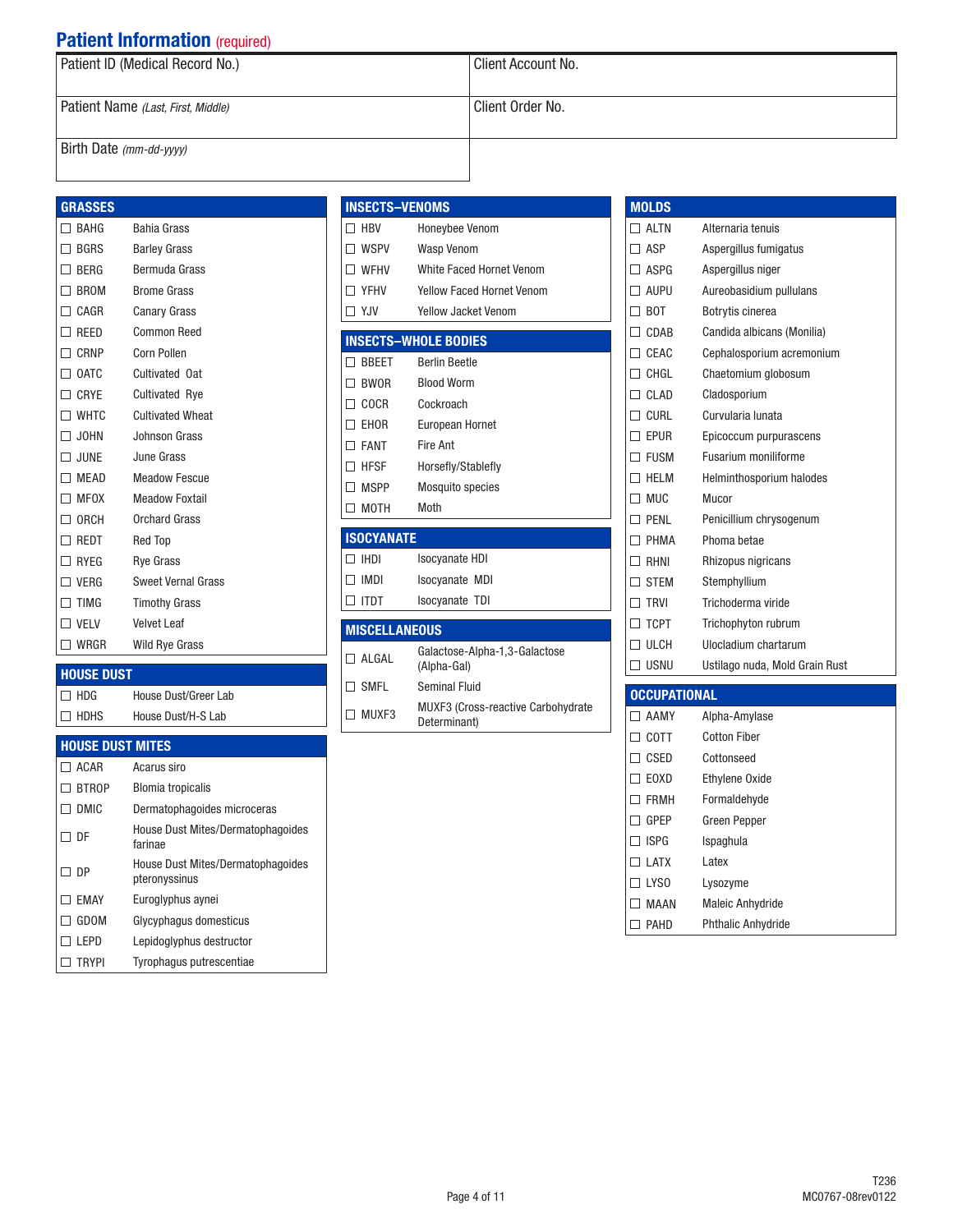| <b>Extractly internatively and the set of the set of the set of the set of the set of the set of the set of the s</b> |                    |
|-----------------------------------------------------------------------------------------------------------------------|--------------------|
| Patient ID (Medical Record No.)                                                                                       | Client Account No. |
| Patient Name (Last, First, Middle)                                                                                    | Client Order No.   |
| Birth Date $(mm$ -dd-yyyy)                                                                                            |                    |

#### PARASITES

#### □ ANISP Anisakis, Parasite ASCRI Ascaris

| <b>TREES</b>   |                         |
|----------------|-------------------------|
| $\Box$ ACAC    | Acacia                  |
| $\Box$ BCYP    | <b>Bald Cypress</b>     |
| $\Box$ BECH    | Beech                   |
| $\Box$ BETV2   | BET v2 (Profilin)       |
| $\Box$ BXMPL   | <b>Box Elder/Maple</b>  |
| $\Box$ CEDR    | Cedar                   |
| $\Box$ JCEDR   | Cedar, Japanese         |
| $\Box$ CED     | Cedar, Mountain         |
| $\Box$ ctre    | <b>Chestnut Tree</b>    |
| $\Box$ CTWD    | Cottonwood              |
| $\Box$ datre   | Date, Tree              |
| $\square$ DFIR | Douglas Fir             |
| $\square$ ESYC | <b>Eastern Sycamore</b> |
| $\square$ eldr | Elder                   |
| $\square$ elm  | Elm                     |
| $\square$ eucl | Eucalyptus              |
| $\Box$ ALDR    | <b>Grey Alder</b>       |
| $\Box$ HAZ     | Hazelnut-Tree           |
| $\Box$ PCANH   | Hickory, Pecan          |
| $\Box$ WHIC    | Hickory, White          |
| $\Box$ HBEA    | Hornbeam                |
| $\Box$ Lind    | Linden                  |
| $\Box$ MELAI   | Melaleuca leucadendron  |
| $\square$ MESQ | Mesquite                |
| $\Box$ Mulb    | Mulberry                |
| $\Box$ OAK     | 0ak                     |
| $\Box$ OLIV    | Olive Tree              |
| $\Box$ APIN    | Pine, Australian        |
| $\Box$ wpin    | Pine, White             |
| $\square$ PTRE | <b>Privet Tree</b>      |
| $\Box$ QPALM   | Queen Palm              |
| $\Box$ BIR     | <b>Silver Birch</b>     |
| $\Box$ Spru    | Spruce                  |
| $\Box$ sgum    | Sweet Gum               |
| $\square$ WALN | <b>Walnut Tree</b>      |
| $\Box$ ASHW    | <b>White Ash</b>        |
| $\square$ will | Willow                  |
|                |                         |

### **WEEDS**

| <b>CBUR</b>    | Cocklebur               |
|----------------|-------------------------|
| 0XI<br>П       | Daisy, Ox-Eye           |
| $\Box$ DAND    | Dandelion               |
| $\square$ eldr | Flder                   |
| $\Box$ MARS    | Elder, Rough Marsh      |
| EGPL<br>□      | <b>English Plantain</b> |
| $\Box$ FBSH    | Firebush (Kochia)       |
| GLDR<br>П      | Goldenrod               |
| $\Box$ LAMO    | Lamb's Quarter          |
| $\Box$ LUPN    | Lupin                   |
| $\Box$ MUG     | Mugwort                 |
| $\Box$ NFTT    | Nettle                  |
| $\Box$ PJUD    | Parietaria judaica      |
| $\square$ POFF | Parietaria officinalis  |
| $\Box$ RRRP    | Rough Pigweed           |
| □ FRW          | Ragweed, False          |
| GRW<br>п       | Ragweed, Giant          |
| $\square$ SRW  | Ragweed, Short          |
| WRW<br>П       | Ragweed, Western        |
| RWEED<br>П     | Rape Weed               |
| SORR<br>п      | <b>Red Sorrel</b>       |
| RUSS<br>٦      | <b>Russian Thistle</b>  |
| $\Box$ SCLE    | Scale                   |
| $\Box$ sunf    | Sunflower               |
| <b>WORM</b>    | Wormwood                |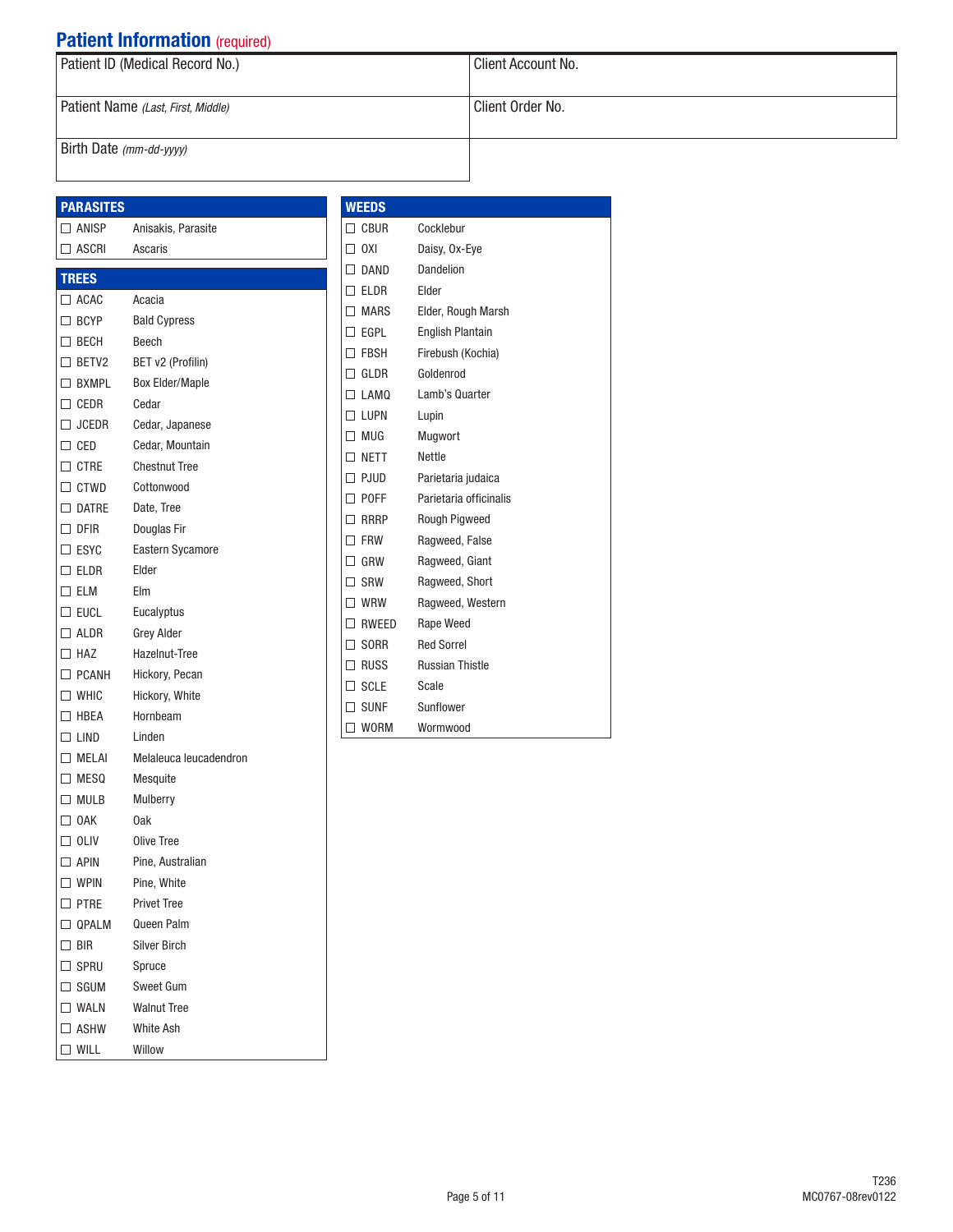| Patient ID (Medical Record No.)    | Client Account No. |
|------------------------------------|--------------------|
|                                    |                    |
| Patient Name (Last, First, Middle) | Client Order No.   |
|                                    |                    |
| Birth Date (mm-dd-yyyy)            |                    |

| <b>SCREENING PANELS</b> | One result per panel selected* |
|-------------------------|--------------------------------|
| $\Box$ Epip1            | Epithelia #1                   |
|                         | Cat                            |
|                         | Cow                            |
|                         | Dog                            |
|                         | Horse                          |
| $\Box$ Epip2            | Epithelia #2                   |
|                         | Guinea Pig                     |
|                         | Hamster                        |
|                         | Mouse                          |
|                         | Rabbit                         |
|                         | Rat                            |
| $\Box$ FETH2            | <b>Feather #2</b>              |
|                         |                                |
|                         | Chicken                        |
|                         | Duck                           |
|                         | Goose                          |
|                         | <b>Turkey</b>                  |
| $\Box$ FOOD2            | <b>Food-Fruit</b>              |
|                         | Apple                          |
|                         | Banana                         |
|                         | Peach                          |
|                         | Pear                           |
| $\Box$ FOOD4            | <b>Food-Grain</b>              |
|                         | <b>Barley</b>                  |
|                         | Rice                           |
|                         | Rye                            |
|                         | Wheat                          |
| $\Box$ FOOD8            | <b>Food-Nut #1</b>             |
|                         | Almond                         |
|                         | <b>Brazil Nut</b>              |
|                         | Coconut                        |
|                         | Hazelnut                       |
|                         | Peanut                         |
| $\square$ Food1         | Food-Nut #2                    |
|                         | Cashew                         |
|                         | Pecan                          |
|                         | Pistachio                      |
|                         | Walnut                         |
| <b>F00D6</b><br>П       | <b>Food</b>                    |
|                         | Codfish                        |
|                         | Cow's Milk                     |
|                         | Egg White                      |
|                         | Peanut                         |
|                         | Soybean                        |
|                         | Wheat                          |
|                         |                                |

| $\square$ FDP1 | <b>Food Panel 2</b>            |  |  |  |
|----------------|--------------------------------|--|--|--|
|                | Cabbage                        |  |  |  |
|                | Paprika                        |  |  |  |
|                | Spinach                        |  |  |  |
|                | Tomato                         |  |  |  |
| $\Box$ FOOD7   | <b>Food-Seafood</b>            |  |  |  |
|                | <b>Blue Mussel</b>             |  |  |  |
|                | Codfish                        |  |  |  |
|                | Salmon                         |  |  |  |
|                | Shrimp                         |  |  |  |
|                | Tuna                           |  |  |  |
| $\Box$ GRAS1   | Grass #1                       |  |  |  |
|                | June/Kentucky Blue             |  |  |  |
|                | <b>Meadow Fescue</b>           |  |  |  |
|                | Orchard                        |  |  |  |
|                | Rye                            |  |  |  |
|                | Timothy                        |  |  |  |
| $\Box$ Gras2   | Grass #2                       |  |  |  |
|                | Bahia                          |  |  |  |
|                | Bermuda                        |  |  |  |
|                | Johnson                        |  |  |  |
|                | June/Kentucky Blue             |  |  |  |
|                | Rye                            |  |  |  |
|                | Timothy                        |  |  |  |
| $\Box$ GRAS3   | Grass #3                       |  |  |  |
|                | <b>Cultivated Rye</b>          |  |  |  |
|                | Rye                            |  |  |  |
|                | <b>Sweet Vernal</b>            |  |  |  |
|                | Timothy                        |  |  |  |
|                | <b>Velvet Leaf</b>             |  |  |  |
| $\Box$ HD1     | <b>House Dust</b>              |  |  |  |
|                | Cockroach                      |  |  |  |
|                | Dermatophagoides farinae       |  |  |  |
|                | Dermatophagoides pteronyssinus |  |  |  |
|                | House Dust/H-S Lab             |  |  |  |
| $\Box$ MOLD1   | <b>Mold</b>                    |  |  |  |
|                | Alternaria tenuis              |  |  |  |
|                | Aspergillus fumigatus          |  |  |  |
|                | Candida albicans (Monilia)     |  |  |  |
|                | Cladosporium herbarum          |  |  |  |
|                | Helminthosporium halodes       |  |  |  |
|                | Penicillium chrysogenum        |  |  |  |

|   | $\Box$ Tree1 | Tree #1                 |  |  |
|---|--------------|-------------------------|--|--|
|   |              | <b>Birch</b>            |  |  |
|   |              | <b>Box Elder/Maple</b>  |  |  |
|   |              | Flm                     |  |  |
|   |              | 0ak                     |  |  |
|   |              | Walnut                  |  |  |
|   | $\Box$ TREE3 | Tree #3                 |  |  |
|   |              | Cottonwood              |  |  |
|   |              | Elm                     |  |  |
|   |              | Grey Alder              |  |  |
|   |              | Hazelnut                |  |  |
|   |              | Willow                  |  |  |
|   | $\Box$ TREE4 | Tree #4                 |  |  |
|   |              | Acacia                  |  |  |
|   |              | Eucalyptus              |  |  |
|   |              | Melaleuca               |  |  |
|   |              | Olive                   |  |  |
|   |              | Pine                    |  |  |
|   |              | Willow                  |  |  |
| П | <b>WEED1</b> | Weed #1                 |  |  |
|   |              | <b>English Plantain</b> |  |  |
|   |              | Lamb's Quarters         |  |  |
|   |              | Mugwort                 |  |  |
|   |              | <b>Russian Thistle</b>  |  |  |
|   |              | <b>Short Ragweed</b>    |  |  |
| □ | <b>WEED2</b> | Weed #2                 |  |  |
|   |              | <b>English Plantain</b> |  |  |
|   |              | Lamb's Quarters         |  |  |
|   |              | Mugwort                 |  |  |
|   |              | Scale                   |  |  |
|   |              | Western Ragweed         |  |  |
| П | WEED3        | Weed #3                 |  |  |
|   |              | <b>English Plantain</b> |  |  |
|   |              | Lamb's Quarters         |  |  |
|   |              | <b>Red Sorrel</b>       |  |  |
|   |              | <b>Russian Thistle</b>  |  |  |
|   | $\Box$ WEED4 | Weed #4                 |  |  |
|   |              | <b>Giant Ragweed</b>    |  |  |
|   |              | <b>Short Ragweed</b>    |  |  |
|   |              | Western Ragweed         |  |  |
|   |              |                         |  |  |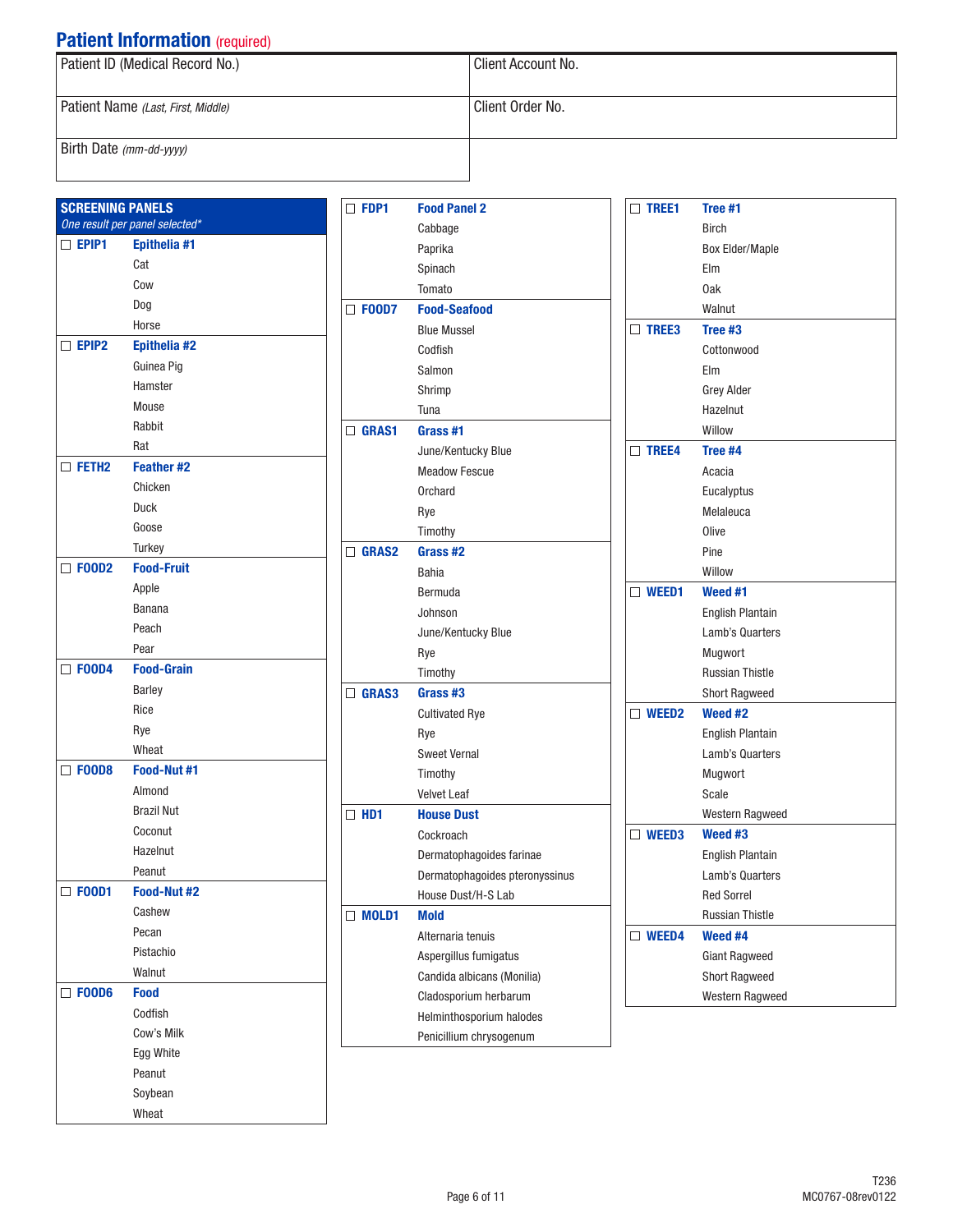| Patient ID (Medical Record No.)    | Client Account No. |  |  |  |
|------------------------------------|--------------------|--|--|--|
| Patient Name (Last, First, Middle) | Client Order No.   |  |  |  |
| Birth Date (mm-dd-yyyy)            |                    |  |  |  |

| <b>PROFILE TESTS</b><br>$\Box$ NS<br>Individual results are reported for each member |                                                             |                       |  |  |
|--------------------------------------------------------------------------------------|-------------------------------------------------------------|-----------------------|--|--|
| of the profile                                                                       |                                                             |                       |  |  |
| $\Box$ APGAL                                                                         | Galactose-Alpha-1,3-Galactose<br>(Alpha-Gal) Mammalian Meat |                       |  |  |
|                                                                                      | Beef                                                        |                       |  |  |
|                                                                                      | Lamb                                                        |                       |  |  |
|                                                                                      | Pork                                                        |                       |  |  |
|                                                                                      | Milk                                                        |                       |  |  |
| $\Box$ dagr                                                                          | <b>Dairy and Grain</b>                                      |                       |  |  |
|                                                                                      | Egg White                                                   |                       |  |  |
|                                                                                      | Milk                                                        |                       |  |  |
|                                                                                      | Wheat                                                       |                       |  |  |
|                                                                                      | 0at                                                         | $\Box$ NU $\Box$      |  |  |
|                                                                                      | Soybean                                                     |                       |  |  |
| $\Box$ eggpf                                                                         | <b>Egg Comprehensive</b>                                    |                       |  |  |
|                                                                                      | Whole Egg                                                   |                       |  |  |
|                                                                                      | Egg White                                                   |                       |  |  |
|                                                                                      | Egg Yolk                                                    |                       |  |  |
|                                                                                      | Ovalbumin                                                   | $\square$ Se $\prime$ |  |  |
|                                                                                      | Ovomucoid                                                   |                       |  |  |
| $\Box$ egwtp                                                                         | <b>Egg Whilte</b>                                           |                       |  |  |
|                                                                                      | Egg White                                                   |                       |  |  |
|                                                                                      | Ovalbumin                                                   |                       |  |  |
|                                                                                      | Ovomucoid                                                   |                       |  |  |
| $\Box$ insec                                                                         | <b>Stinging Insects</b>                                     | $\Box$ SE/            |  |  |
|                                                                                      | Honeybee Venom                                              |                       |  |  |
|                                                                                      | <b>Yellow Jacket Venom</b>                                  |                       |  |  |
|                                                                                      | <b>Wasp Venom</b>                                           |                       |  |  |
|                                                                                      | <b>Yellow Faced Hornet Venom</b>                            |                       |  |  |
|                                                                                      | <b>White Faced Hornet Venom</b>                             |                       |  |  |
| $\Box$ nereg                                                                         | <b>Northeast Regional</b>                                   |                       |  |  |
|                                                                                      | 0ak                                                         |                       |  |  |
|                                                                                      | <b>Timothy Grass</b>                                        |                       |  |  |
|                                                                                      | June Grass                                                  |                       |  |  |
|                                                                                      | <b>Short Ragweed</b>                                        |                       |  |  |
|                                                                                      | <b>Lambs Quarters</b>                                       | <b>PEDI</b>           |  |  |
|                                                                                      | <b>Cat Epithelium</b>                                       |                       |  |  |
|                                                                                      | Dog Dander                                                  | $\Box$ PA             |  |  |
|                                                                                      | Cladosporium                                                |                       |  |  |
|                                                                                      | Alternaria tenuis                                           |                       |  |  |
|                                                                                      | House Dust Mites/<br>Dermatophagoides farinae               |                       |  |  |
|                                                                                      |                                                             |                       |  |  |

| $\Box$ NSIP  | <b>Non-Seasonal Inhalant</b>                        |
|--------------|-----------------------------------------------------|
|              | <b>Cat Epithelium</b>                               |
|              | Dog Dander                                          |
|              | Penicillium chrysogenum                             |
|              | Cladosporium                                        |
|              | Aspergillus fumigatus                               |
|              | Alternaria tenuis                                   |
|              | House Dust/Greer Lab                                |
|              | House Dust/H-S Lab                                  |
|              | House Dust Mites/<br>Dermatophagoides farinae       |
|              | House Dust Mites/<br>Dermatophagoides pteronyssinus |
| <b>NUTSP</b> | <b>Nuts</b>                                         |
|              | Almond                                              |
|              | Sesame Seed                                         |
|              | Peanut                                              |
|              | Pecan-Food                                          |
|              | Coconut                                             |
| $\Box$ SEAFP | <b>Seafood</b>                                      |
|              | Codfish                                             |
|              | Crab                                                |
|              | Shrimp                                              |
|              | Tuna                                                |
|              | Lobster                                             |
| $\Box$ SEAS  | <b>Seasonal Inhalants</b>                           |
|              | <b>Rye Grass</b>                                    |
|              | June Grass                                          |
|              | <b>Short Ragweed</b>                                |
|              | <b>English Plantain</b>                             |
|              | <b>Lambs Quarter</b>                                |
|              | <b>Box Elder/Maple</b>                              |
|              | 0ak                                                 |
|              | Elm                                                 |
|              | <b>Timothy Grass</b>                                |
|              | <b>Silver Birch</b>                                 |
|              | <b>PEDIATRIC PROFILES</b>                           |
| $\Box$ PAS3  | <b>Pediatric Allergy Screen &lt;3 Years</b>         |
|              | Egg White                                           |
|              | Milk                                                |
|              | Wheat                                               |
|              | Soybean                                             |
|              | House Dust Mites/                                   |
|              | Dermatophagoides farinae                            |

| <b>PAS38</b> | <b>Pediatric Allergy Screen</b><br>3 to 8 Years               |
|--------------|---------------------------------------------------------------|
|              | Egg White                                                     |
|              | House Dust Mites/<br>Dermatophagoides farinae                 |
|              | <b>Timothy Grass</b>                                          |
|              | <b>Short Ragweed</b>                                          |
|              | <b>Cat Epithelium</b>                                         |
|              | Alternaria tenuis                                             |
| PAS8         | <b>Pediatric Allergy Screen &gt;8 Years</b>                   |
|              | House Dust Mites/<br>Dermatophagoides farinae                 |
|              | <b>Short Ragweed</b>                                          |
|              | <b>Timothy Grass</b>                                          |
|              | <b>Cat Epithelium</b>                                         |
|              | Alternaria tenuis                                             |
| RPR1         | <b>Respiratory Profile, Region 1,</b>                         |
|              | <b>North Atlantic</b><br>(CT, MA, ME, NJ, NH, NY, PA, RI, VT) |
|              | Immunoglobulin E (IgE)                                        |
|              | House Dust Mites/                                             |
|              | Dermatophagoides pteronyssinus                                |
|              | House Dust Mites/<br>Dermatophagoides farinae                 |
|              | <b>Cat Epithelium</b>                                         |
|              | Dog Dander                                                    |
|              | Bermuda Grass                                                 |
|              | <b>Timothy Grass</b>                                          |
|              | Cockroach                                                     |
|              | Penicillium chrysogenum                                       |
|              | Cladosporium                                                  |
|              | Aspergillus fumigatus                                         |
|              | Alternaria tenuis                                             |
|              | <b>Box Elder/Maple</b>                                        |
|              | <b>Silver Birch</b>                                           |
|              | Mountain Cedar                                                |
|              | 0ak                                                           |
|              | Elm                                                           |
|              | <b>Walnut Tree</b>                                            |
|              | <b>Eastern Sycamore</b>                                       |
|              | Cottonwood                                                    |
|              | White Ash                                                     |
|              | Mulberry                                                      |
|              | <b>Short Ragweed</b>                                          |
|              | Mugwort                                                       |
|              | Rough Pigweed                                                 |
|              | <b>Red Sorrel</b>                                             |
|              |                                                               |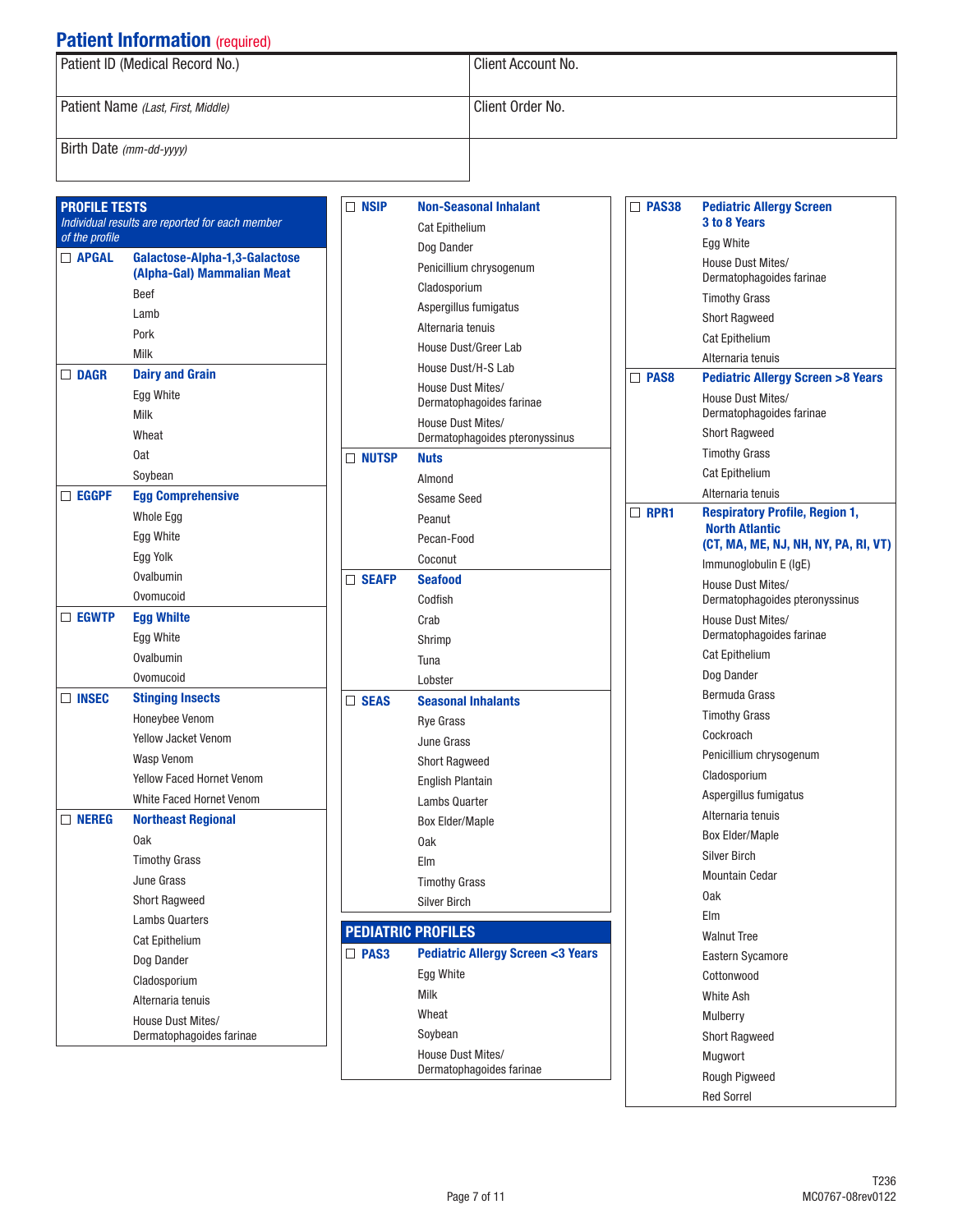|  | Patient ID (Medical Record No.)    | Client Account No. |  |  |
|--|------------------------------------|--------------------|--|--|
|  | Patient Name (Last, First, Middle) | Client Order No.   |  |  |
|  | Birth Date (mm-dd-yyyy)            |                    |  |  |

| $\Box$ RPR2 | <b>Respiratory Profile, Region 2,</b>               |             | 0ak                                                 |             | Cladosporium                                  |
|-------------|-----------------------------------------------------|-------------|-----------------------------------------------------|-------------|-----------------------------------------------|
|             | Mid-Atlantic (DC, DE, MD, NC, VA)                   |             | Elm                                                 |             | Aspergillus fumigatus                         |
|             | Immunoglobulin E (IgE)                              |             | Pecan Hickory                                       |             | Alternaria tenuis                             |
|             | House Dust Mites/                                   |             | <b>Short Ragweed</b>                                |             | <b>Box Elder/Maple</b>                        |
|             | Dermatophagoides pteronyssinus<br>House Dust Mites/ |             | Rough Pigweed                                       |             | <b>Silver Birch</b>                           |
|             | Dermatophagoides farinae                            |             | <b>Red Sorrel</b>                                   |             | <b>Mountain Cedar</b>                         |
|             | <b>Cat Epithelium</b>                               |             | Nettle                                              |             | 0ak                                           |
|             | Dog Dander                                          | $\Box$ RPR4 | <b>Respiratory Profile, Region 4,</b>               |             | Elm                                           |
|             | Bermuda Grass                                       |             | <b>Sub-tropic Florida</b>                           |             | <b>Walnut Tree</b>                            |
|             | <b>Timothy Grass</b>                                |             | (Florida S. of Orlando)                             |             | Eastern Sycamore                              |
|             | <b>Johnson Grass</b>                                |             | Immunoglobulin E (IgE)                              |             | Cottonwood                                    |
|             | Cockroach                                           |             | House Dust Mites/<br>Dermatophagoides pteronyssinus |             | White Ash                                     |
|             | Penicillium chrysogenum                             |             | House Dust Mites/                                   |             | Pecan Hickory                                 |
|             | Cladosporium                                        |             | Dermatophagoides farinae                            |             | Mulberry                                      |
|             | Aspergillus fumigatus                               |             | Cat Epithelium                                      |             | <b>Short Ragweed</b>                          |
|             | Alternaria tenuis                                   |             | Dog Dander                                          |             | <b>Russian Thistle</b>                        |
|             | <b>Box Elder/Maple</b>                              |             | Bermuda Grass                                       |             | Rough Pigweed                                 |
|             | <b>Silver Birch</b>                                 |             | <b>Timothy Grass</b>                                |             | <b>Red Sorrel</b>                             |
|             | <b>Mountain Cedar</b>                               |             | <b>Bahia Grass</b>                                  | $\Box$ RPR6 | <b>Respiratory Profile, Region 6,</b>         |
|             | 0ak                                                 |             | Cockroach                                           |             | South Central (AL, AR, LA, MS)                |
|             | Elm                                                 |             | Penicillium chrysogenum                             |             | Immunoglobulin E (IgE)                        |
|             | Cottonwood                                          |             | Cladosporium                                        |             | House Dust Mites/                             |
|             | Pecan Hickory                                       |             | Aspergillus fumigatus                               |             | Dermatophagoides pteronyssinus                |
|             | Mulberry                                            |             | Alternaria tenuis                                   |             | House Dust Mites/<br>Dermatophagoides farinae |
|             | <b>Short Ragweed</b>                                |             | <b>Box Elder/Maple</b>                              |             | Cat Epithelium                                |
|             | Rough Pigweed                                       |             | <b>Mountain Cedar</b>                               |             | Dog Dander                                    |
|             | <b>Red Sorrel</b>                                   |             | 0ak                                                 |             | Bermuda Grass                                 |
| $\Box$ RPR3 | <b>Respiratory Profile, Region 3,</b>               |             | Elm                                                 |             | <b>Timothy Grass</b>                          |
|             | <b>South Atlantic (GA, N.FL, SC)</b>                |             | <b>Australian Pine</b>                              |             | Cockroach                                     |
|             | Immunoglobulin E (IgE)                              |             | <b>Short Ragweed</b>                                |             | Penicillium chrysogenum                       |
|             | House Dust Mites/                                   |             | Rough Pigweed                                       |             | Cladosporium                                  |
|             | Dermatophagoides pteronyssinus                      |             | <b>Red Sorrel</b>                                   |             | Aspergillus fumigatus                         |
|             | <b>House Dust Mites/</b>                            |             | Nettle                                              |             | Alternaria tenuis                             |
|             | Dermatophagoides farinae                            |             | <b>Blomia tropicalis</b>                            |             | <b>Box Elder/Maple</b>                        |
|             | Cat Epithelium                                      | $\Box$ RPR5 | <b>Respiratory Profile, Region 5,</b>               |             | <b>Silver Birch</b>                           |
|             | Dog Dander                                          |             | Ohio Valley (IN, KY, OH, TN, WV)                    |             | <b>Mountain Cedar</b>                         |
|             | Bermuda Grass                                       |             | Immunoglobulin E (IgE)                              |             | 0ak                                           |
|             | <b>Timothy Grass</b>                                |             | House Dust Mites/                                   |             | Elm                                           |
|             | <b>Bahia Grass</b>                                  |             | Dermatophagoides pteronyssinus                      |             | <b>Walnut Tree</b>                            |
|             | Cockroach                                           |             | House Dust Mites/                                   |             | Pecan Hickory                                 |
|             | Penicillium chrysogenum                             |             | Dermatophagoides farinae                            |             | Mulberry                                      |
|             | Cladosporium                                        |             | Cat Epithelium                                      |             | <b>Short Ragweed</b>                          |
|             | Aspergillus fumigatus                               |             | Dog Dander                                          |             | <b>Rough Pigweed</b>                          |
|             | Alternaria tenuis                                   |             | Bermuda Grass                                       |             | Rough Marsh Elder                             |
|             | <b>Box Elder/Maple</b>                              |             | <b>Timothy Grass</b>                                |             |                                               |
|             | <b>Silver Birch</b>                                 |             | Cockroach                                           |             |                                               |
|             | <b>Mountain Cedar</b>                               |             | Penicillium chrysogenum                             |             |                                               |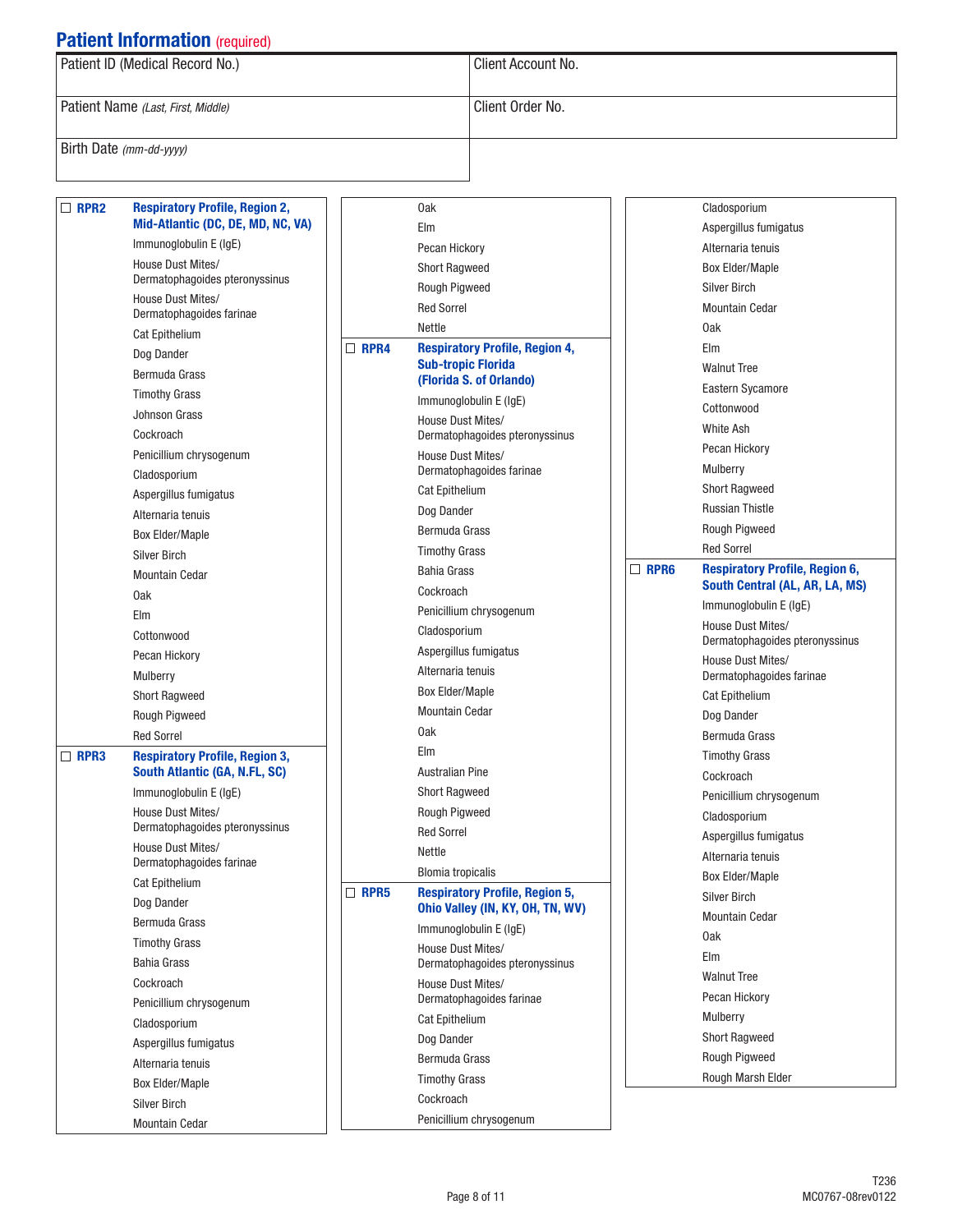| Patient ID (Medical Record No.)    | Client Account No. |
|------------------------------------|--------------------|
| Patient Name (Last, First, Middle) | Client Order No.   |
| Birth Date (mm-dd-yyyy)            |                    |

| $\Box$ RPR7 | <b>Respiratory Profile, Region 7,</b>               |              | Eastern Sycamore                              |              | Cladosporium                                        |
|-------------|-----------------------------------------------------|--------------|-----------------------------------------------|--------------|-----------------------------------------------------|
|             | <b>Northern Midwest (MI, MN, WI)</b>                |              | Cottonwood                                    |              | Aspergillus fumigatus                               |
|             | Immunoglobulin E (IgE)                              |              | White Ash                                     |              | Alternaria tenuis                                   |
|             | House Dust Mites/<br>Dermatophagoides pteronyssinus |              | Pecan Hickory                                 |              | <b>Box Elder/Maple</b>                              |
|             | House Dust Mites/                                   |              | Mulberry                                      |              | <b>Silver Birch</b>                                 |
|             | Dermatophagoides farinae                            |              | <b>Short Ragweed</b>                          |              | <b>Mountain Cedar</b>                               |
|             | <b>Cat Epithelium</b>                               |              | <b>Russian Thistle</b>                        |              | 0ak                                                 |
|             | Dog Dander                                          |              | Rough Pigweed                                 |              | Elm                                                 |
|             | Bermuda Grass                                       |              | Rough Marsh Elder                             |              | Cottonwood                                          |
|             | <b>Timothy Grass</b>                                | $\Box$ RPR9  | <b>Respiratory Profile, Region 9,</b>         |              | White Ash                                           |
|             | Cockroach                                           |              | Great Plains (KS, ND, NE, SD)                 |              | Pecan Hickory                                       |
|             | Penicillium chrysogenum                             |              | Immunoglobulin E (IgE)                        |              | Mulberry                                            |
|             | Cladosporium                                        |              | House Dust Mites/                             |              | <b>Short Ragweed</b>                                |
|             | Aspergillus fumigatus                               |              | Dermatophagoides pteronyssinus                |              | Rough Pigweed                                       |
|             | Alternaria tenuis                                   |              | House Dust Mites/<br>Dermatophagoides farinae |              | Rough Marsh Elder                                   |
|             | <b>Box Elder/Maple</b>                              |              | <b>Cat Epithelium</b>                         |              | <b>Red Sorrel</b>                                   |
|             | <b>Silver Birch</b>                                 |              | Dog Dander                                    |              | Nettle                                              |
|             | <b>Mountain Cedar</b>                               |              | Bermuda Grass                                 | $\Box$ RPR11 | <b>Respiratory Profile, Region 11,</b>              |
|             | 0ak                                                 |              | <b>Timothy Grass</b>                          |              | <b>Rocky Mountain (AZ [Mt],</b>                     |
|             | Elm                                                 |              | Cockroach                                     |              | <b>CO, ID [Mt], NM, UT [Mt], WY)</b>                |
|             | Cottonwood                                          |              | Penicillium chrysogenum                       |              | Immunoglobulin E (IgE)                              |
|             | <b>White Ash</b>                                    |              | Cladosporium                                  |              | House Dust Mites/<br>Dermatophagoides pteronyssinus |
|             | Mulberry                                            |              | Aspergillus fumigatus                         |              | House Dust Mites/                                   |
|             | <b>Short Ragweed</b>                                |              | Alternaria tenuis                             |              | Dermatophagoides farinae                            |
|             | <b>Russian Thistle</b>                              |              | <b>Box Elder/Maple</b>                        |              | <b>Cat Epithelium</b>                               |
|             | Rough Marsh Elder                                   |              | <b>Mountain Cedar</b>                         |              | Dog Dander                                          |
|             | Nettle                                              |              | 0ak                                           |              | <b>Bermuda Grass</b>                                |
| $\Box$ RPR8 | <b>Respiratory Profile, Region 8,</b>               |              | Elm                                           |              | <b>Timothy Grass</b>                                |
|             | <b>Central Midwest (IA, IL, MO)</b>                 |              | Cottonwood                                    |              | Cockroach                                           |
|             | Immunoglobulin E (IgE)                              |              | <b>White Ash</b>                              |              | Penicillium chrysogenum                             |
|             | House Dust Mites/                                   |              | Mulberry                                      |              | Cladosporium                                        |
|             | Dermatophagoides pteronyssinus                      |              | <b>Short Ragweed</b>                          |              | Aspergillus fumigatus                               |
|             | House Dust Mites/                                   |              | <b>Russian Thistle</b>                        |              | Alternaria tenuis                                   |
|             | Dermatophagoides farinae                            |              | <b>Red Sorrel</b>                             |              | <b>Box Elder/Maple</b>                              |
|             | <b>Cat Epithelium</b>                               |              | Nettle                                        |              | Grey Alder                                          |
|             | Dog Dander<br><b>Bermuda Grass</b>                  | $\Box$ RPR10 | <b>Respiratory Profile, Region 10,</b>        |              | <b>Mountain Cedar</b>                               |
|             |                                                     |              | <b>Southwestern Grasslands (OK, TX)</b>       |              | 0ak                                                 |
|             | <b>Timothy Grass</b><br>Cockroach                   |              | Immunoglobulin E (IgE)                        |              | Elm                                                 |
|             |                                                     |              | House Dust Mites/                             |              | Olive Tree                                          |
|             | Penicillium chrysogenum                             |              | Dermatophagoides pteronyssinus                |              | Cottonwood                                          |
|             | Cladosporium<br>Aspergillus fumigatus               |              | House Dust Mites/<br>Dermatophagoides farinae |              | Mulberry                                            |
|             | Alternaria tenuis                                   |              | <b>Cat Epithelium</b>                         |              | <b>Short Ragweed</b>                                |
|             |                                                     |              |                                               |              | Mugwort                                             |
|             | <b>Box Elder/Maple</b><br><b>Mountain Cedar</b>     |              | Dog Dander<br>Bermuda Grass                   |              | <b>Russian Thistle</b>                              |
|             | 0ak                                                 |              |                                               |              | Rough Pigweed                                       |
|             |                                                     |              | <b>Timothy Grass</b>                          |              | <b>Red Sorrel</b>                                   |
|             | Elm                                                 |              | Cockroach                                     |              |                                                     |
|             | <b>Walnut Tree</b>                                  |              | Penicillium chrysogenum                       |              |                                                     |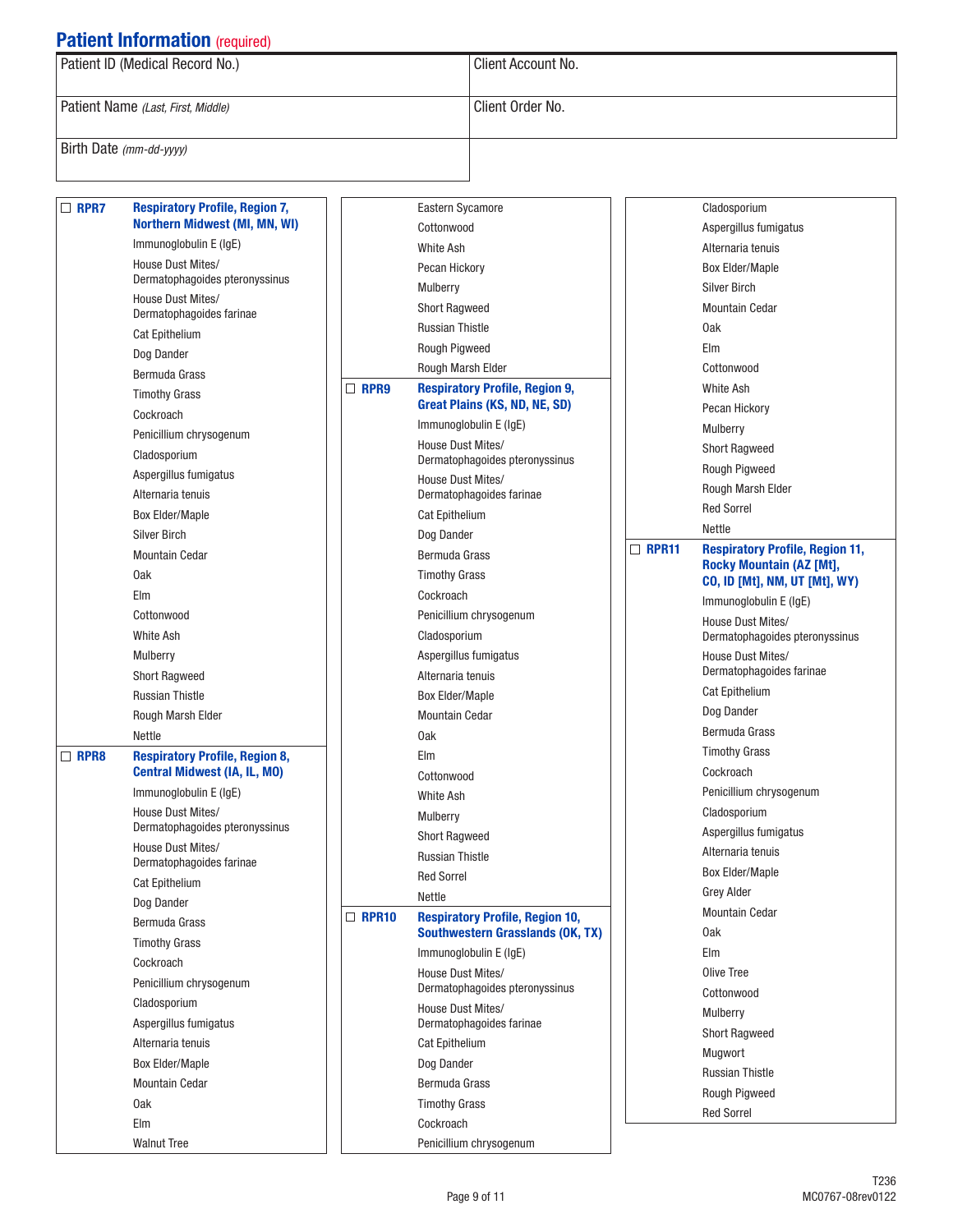| Patient ID (Medical Record No.)    | Client Account No. |  |  |  |
|------------------------------------|--------------------|--|--|--|
| Patient Name (Last, First, Middle) | Client Order No.   |  |  |  |
| Birth Date $(mm$ -dd-yyyy)         |                    |  |  |  |

| $\Box$ RPR12 | <b>Respiratory Profile, Region 12, Arid</b>                         |              | 0ak                                                 |              | <b>Bermuda Grass</b>                                    |
|--------------|---------------------------------------------------------------------|--------------|-----------------------------------------------------|--------------|---------------------------------------------------------|
|              | <b>Southwest (Southern AZ Desert,</b><br><b>Southern CA Desert)</b> |              | Elm                                                 |              | <b>Timothy Grass</b>                                    |
|              | Immunoglobulin E (IgE)                                              |              | <b>Walnut Tree</b>                                  |              | Cockroach                                               |
|              | House Dust Mites/                                                   |              | Cottonwood                                          |              | Penicillium chrysogenum                                 |
|              | Dermatophagoides pteronyssinus                                      |              | Mulberry                                            |              | Cladosporium                                            |
|              | House Dust Mites/                                                   |              | <b>Short Ragweed</b>                                |              | Aspergillus fumigatus                                   |
|              | Dermatophagoides farinae                                            |              | Mugwort                                             |              | Alternaria tenuis                                       |
|              | <b>Cat Epithelium</b>                                               |              | <b>Russian Thistle</b>                              |              | Olive Tree                                              |
|              | Dog Dander                                                          |              | Rough Pigweed                                       |              | <b>Box Elder/Maple</b>                                  |
|              | Bermuda Grass                                                       | $\Box$ RPR14 | <b>Respiratory Profile,</b>                         |              | <b>Mountain Cedar</b>                                   |
|              | <b>Rye Grass</b>                                                    |              | <b>Region 14, Central California</b>                |              | 0ak                                                     |
|              | <b>Johnson Grass</b>                                                |              | Immunoglobulin E (IgE)                              |              | Elm                                                     |
|              | Cockroach                                                           |              | House Dust Mites/<br>Dermatophagoides pteronyssinus |              | Cottonwood                                              |
|              | Penicillium chrysogenum                                             |              | House Dust Mites/                                   |              | Mulberry                                                |
|              | Cladosporium                                                        |              | Dermatophagoides farinae                            |              | <b>Short Ragweed</b>                                    |
|              | Aspergillus fumigatus                                               |              | <b>Cat Epithelium</b>                               |              | Mugwort                                                 |
|              | Alternaria tenuis                                                   |              | Dog Dander                                          |              | <b>Russian Thistle</b>                                  |
|              | Olive Tree                                                          |              | Bermuda Grass                                       |              | Rough Pigweed                                           |
|              | <b>Mountain Cedar</b>                                               |              | <b>Timothy Grass</b>                                | $\Box$ RPR16 | <b>Respiratory Profile, Region 16,</b>                  |
|              | 0ak                                                                 |              | Cockroach                                           |              | <b>Inland Northwest</b><br>(OR, Central and Eastern WA) |
|              | Elm                                                                 |              | Penicillium chrysogenum                             |              | Immunoglobulin E (IgE)                                  |
|              | Cottonwood                                                          |              | Cladosporium                                        |              | House Dust Mites/                                       |
|              | Acacia                                                              |              | Aspergillus fumigatus                               |              | Dermatophagoides pteronyssinus                          |
|              | <b>Short Ragweed</b>                                                |              | Alternaria tenuis                                   |              | House Dust Mites/                                       |
|              | Mugwort                                                             |              | Olive Tree                                          |              | Dermatophagoides farinae                                |
|              | Rough Pigweed                                                       |              | <b>Grey Alder</b>                                   |              | <b>Cat Epithelium</b>                                   |
|              | <b>Russian Thistle</b>                                              |              | <b>Mountain Cedar</b>                               |              | Dog Dander                                              |
| $\Box$ RPR13 | <b>Respiratory Profile, Region 13,</b>                              |              | 0ak                                                 |              | <b>Timothy Grass</b>                                    |
|              | <b>Southern Coastal California</b>                                  |              | Elm                                                 |              | Cockroach                                               |
|              | Immunoglobulin E (IgE)                                              |              | <b>Eastern Sycamore</b>                             |              | Penicillium chrysogenum                                 |
|              | House Dust Mites/<br>Dermatophagoides pteronyssinus                 |              | <b>Silver Birch</b>                                 |              | Cladosporium                                            |
|              | House Dust Mites/                                                   |              | Mulberry                                            |              | Aspergillus fumigatus                                   |
|              | Dermatophagoides farinae                                            |              | <b>Short Ragweed</b>                                |              | Alternaria tenuis                                       |
|              | <b>Cat Epithelium</b>                                               |              | Mugwort                                             |              | <b>Grey Alder</b>                                       |
|              | Dog Dander                                                          |              | <b>Russian Thistle</b>                              |              | Mountain Cedar                                          |
|              | Bermuda Grass                                                       |              | Rough Pigweed                                       |              | 0ak                                                     |
|              | <b>Timothy Grass</b>                                                | $\Box$ RPR15 | <b>Respiratory Profile, Region 15,</b>              |              | Elm                                                     |
|              | Johnson Grass                                                       |              | <b>Intermountain West</b>                           |              | <b>Box Elder/Maple</b>                                  |
|              | Cockroach                                                           |              | (Southern ID, NV)                                   |              | Cottonwood                                              |
|              | Penicillium chrysogenum                                             |              | Immunoglobulin E (IgE)                              |              | <b>Silver Birch</b>                                     |
|              | Cladosporium                                                        |              | House Dust Mites/<br>Dermatophagoides pteronyssinus |              | <b>Red Sorrel</b>                                       |
|              | Aspergillus fumigatus                                               |              | House Dust Mites/                                   |              | Mugwort                                                 |
|              | Alternaria tenuis                                                   |              | Dermatophagoides farinae                            |              | <b>Russian Thistle</b>                                  |
|              | Olive Tree                                                          |              | <b>Cat Epithelium</b>                               |              | Rough Pigweed                                           |
|              | <b>Grey Alder</b>                                                   |              | Dog Dander                                          |              |                                                         |
|              | <b>Mountain Cedar</b>                                               |              |                                                     |              |                                                         |